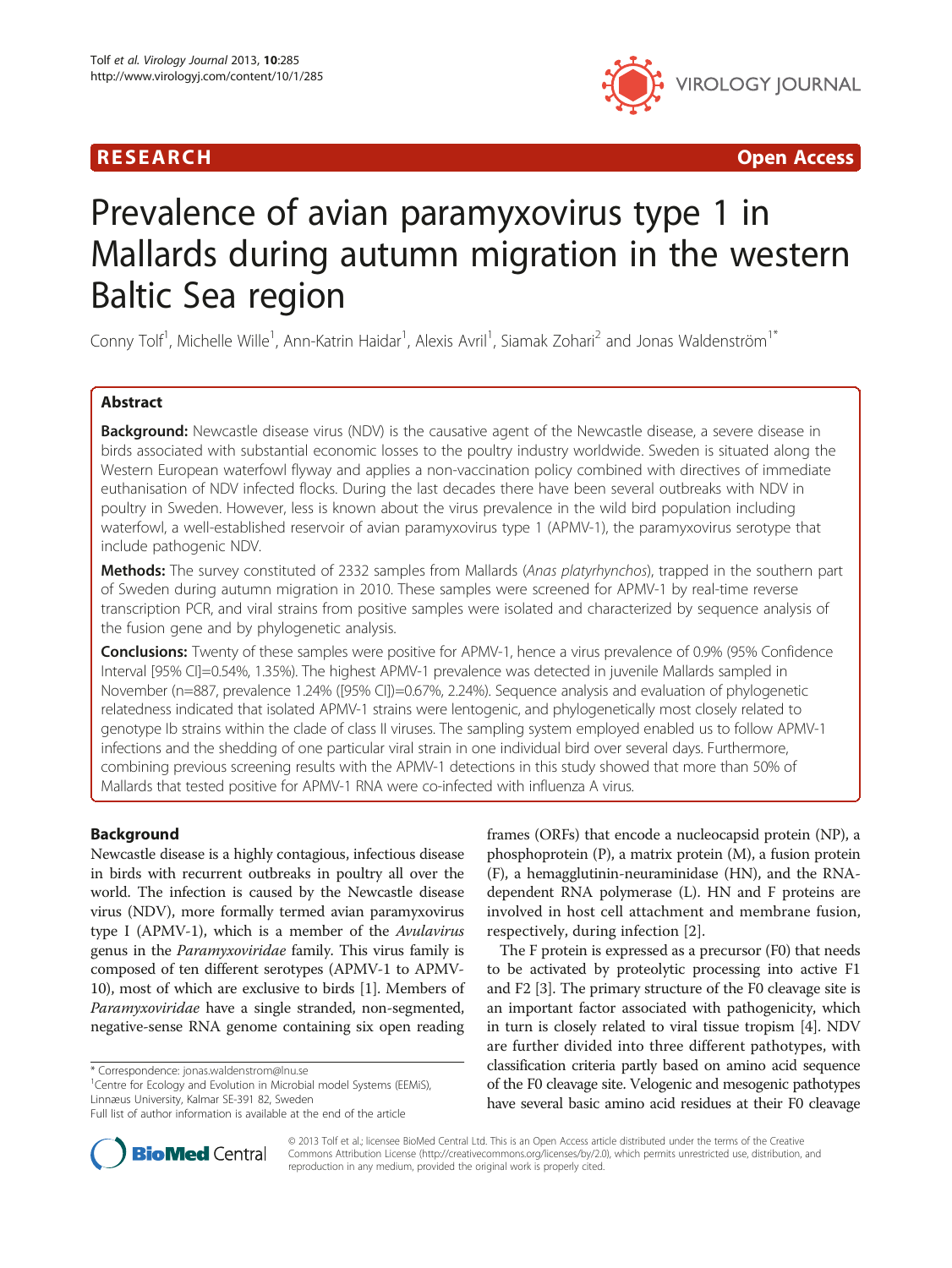site, which enable furin-like proteases expressed in multiple tissue types of the host to provide the maturation cleavage that is essential for viral progeny to become infectious [\[5,6](#page-7-0)]. Lentogenic viruses, on the other hand, encode F0 precursors with a cleavage site that lacks basic residues, and consequently, these viruses are restricted to replication in tissues of the infected birds that express trypsin-like enzymes, including the respiratory and gastro-intestinal tracts [[7\]](#page-7-0). If introduced into chicken flocks, velogenic and mesogenic strains can cause severe outbreaks with high mortality rates, sometimes as high as 100%. These highly virulent strains are considered such a risk for the agricultural economy that NDV is included in the OIE-list of diseases that are considered 'specific hazards' by the World Organization for Animal Health.

There is substantial genetic variation within the APMV-1 serotype, and viral strains are subdivided into two major clades termed class I and class II [\[8](#page-7-0)[,9](#page-8-0)]. One feature that distinguishes these clades is genome size, where class I viruses have a slightly larger genome (15 198 nucleotides) compared to class II strains (15 186 or 15 192 nucleotides). Previously, class I and II viruses have, based on sequence variation of the F gene, been subdivided into nine and eleven genotypes, respectively [[8\]](#page-7-0). However, according to a recent proposal of a unified nomenclature for APMV-1 based on the F gene sequence, the class I clade consist of one single genotype while class II is composed of fifteen genetic groups [\[10](#page-8-0)]. Other features that differ between the classes of APMV-1 are pathogenicity and host range. Class I viruses are almost exclusively of the lentogenic type and detected in wild waterfowl, whereas a majority of velogenic strains, often isolated during outbreaks in poultry, belong to class II [[11\]](#page-8-0). The reservoir hosts and transmission routes of viruses that become highly virulent in chicken are not well characterized, although reports from Australia seem to indicate that lentogenic strains circulating in wild birds may transform into velogenic variants when introduced into poultry [[12,13](#page-8-0)]. In addition, the transition from a lentogenic to a velogenic pathotype in chickens has been demonstrated experimentally [\[14\]](#page-8-0).

Wild waterfowl is also the main reservoir for influenza A virus (IAV). Naturally, there is a significant chance of birds being co- or superinfected with both AMPV-1 and IAV. The dynamics between these two viruses has been investigated experimentally in embryonated chicken eggs [[15\]](#page-8-0), but much less is known about corresponding dynamics in the wild bird population. Up until now, the prevalence of APMV-1 in wild birds has often been discovered as a consequence of failed attempts to determine the subtype of isolated IAV strains [[16](#page-8-0)], rather than actively screening birds for the virus. We have conducted long-term surveillance for IAV in waterfowl, particularly Mallards (Anas platyrhynchos), in Sweden from 2002 to

present [[17,18\]](#page-8-0). Similar to other study systems, putative APMV-1 viruses have been isolated occasionally when propagating IAV-positive samples in embryonated chicken eggs, but the prevalence and patterns of occurrence of APMV-1 has not been investigated in detail. Prompted by the isolation of APMV-1 from IAV samples, a real-time reverse transcription PCR-based surveillance for APMV-1 in wild migratory waterfowl was set up to gain information regarding virus prevalence in these birds. The goals were to answer (A) how prevalent APMV-1 are in migratory Mallards on this migration route, (B) to investigate the pathotypes and phylogenetic relatedness of isolated APMV-1 viruses, and (C) assess the frequency of Mallards co-infected with APMV-1 and IAV.

# Material and methods

# Bird sampling

Wild Mallards were captured in a live-duck trap at the Ottenby Bird Observatory, on the island of Öland, Sweden during October and November of 2010. The trap was emptied once a day and captured wild birds as well as sentinel ducks, held in a secluded compartment of the trap to attract the wild birds, were sampled for avian viruses including APMV-1 and IAV. Samples from individual birds were taken either by swabbing the cloacae or by collecting fresh faeces at the bottom of the singleuse boxes, according to a well-established system that has been described previously [\[19\]](#page-8-0). In addition to sampling, Mallards were also ringed, measured and weighed, and their sex and age determined. Immediately after sampling, the swabs were placed in transport media (Hanks balanced salt solution containing 0.5% lactalbuminm, 10% glycerol, 200 U/ml penicillin, 200 μg/ml streptomycin, 100 U/ml polymyxin B sulphate, and 250 μg/ml gentamycin, and 50 U/ml nystatin; Sigma) and stored at - 70°C until analysed.

# Extraction of viral RNA and rRT-PCR

RNA was extracted from 100 μl of samples using the MagNA Pure 96 isolation system and the MagNA Pure 96 DNA and Viral NA Large Volume Kit (Roche). For real-time reversed transcription PCR (rRT-PCR), 2 μl of each sample were screened for APMV-1 (amplifying 121 base pairs of the matrix gene) and influenza A virus (amplifying 101 base pairs of the matrix segment) by using the One-step RT-PCR kit (Qiagen), and established TaqMan-based real-time PCR protocols for each virus [[20,21\]](#page-8-0). The allantoic fluid of eggs inoculated with APMV-1 and IAV, respectively, were used as positive controls.

## Virus isolation

In order to isolate virus, 100 μl of the positive swab samples, as determined by rRT-PCR, were inoculated in embryonated specific pathogen free (SPF) chicken eggs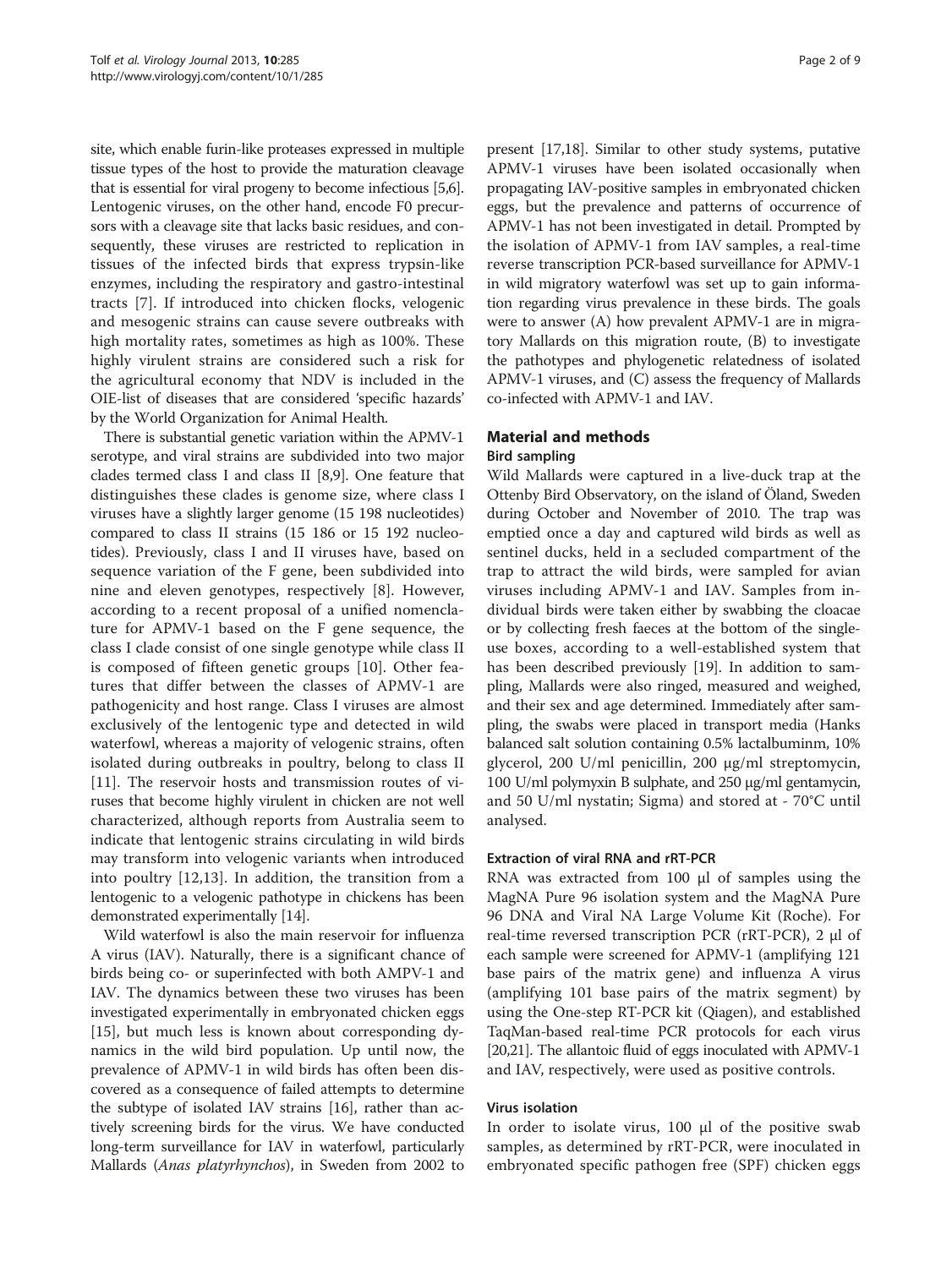following established protocols [[22\]](#page-8-0). Successful virus isolation was initially determined by hemagglutination tests, and later verified by nucleotide sequencing.

## Nucleotide sequencing

Viral RNA for sequencing was extracted from allantoic fluid of inoculated eggs using EZ1 BioRobot system and the EZ1 Virus Mini Kit v2.0 (Qiagen). Viral RNA was eluted in a final volume of 50 μl. A 1595 base pair long fragment (corresponding to nucleotide positions 4595 to 6191 in the genome of the LaSota strain, GenBank accession AF077761) of isolated APMV-1 strains were amplified with primers NDV+47Fw (5'-ATGGGCTCCAG ACCTTCTACCAAGA-3') and NDV+1671Rev (5'-TTG TAGTGGCTCTCATCTGATCTAGAGTAT-3'). Resulting amplicons were gel purified (Wizard SV Gel and PCR Clean-Up System, Promega) and cloned into pGEM-T cloning vector according to the manufacturer's instruction (Promega). Single bacterial clones encoding the APMV-1 F gene fragment were detected by PCR by using primers corresponding to the T7 and SP6 promoter regions of the cloning vector. Amplicons from multiple clones encoding the F gene of the same virus isolate were purified (see above) and sequenced using the T7 and the SP6 primer. Sequences generated in this study were deposited in GenBank with accession numbers KC631386- KC631395.

# Phylogenetic analyses

The F gene nucleotide sequences were edited and assembled in Geneious version 6.0.6 [[23\]](#page-8-0), and aligned to sequences available in GenBank using the MAFFT method [[24](#page-8-0)]. This software was also used for determining pairwise sequence identity of F gene sequences from virus isolates. Following removal of columns containing gaps from the alignment, a 1595 bp nucleotide fragment of the F gene was used in phylogenetic analysis. In the analysis, a subset of APMV-1 sequences was selected from GenBank based on their similarity, as indicated by BLAST, to viral isolate sequences of this study. F gene sequences representing distinct clades in a recently proposed APMV-1 genotype nomenclature were retrieved from the Diel et al. [[10](#page-8-0)]. Phylogenetic relationships between viral sequences were inferred using the maximum likelihood method implemented in the SeaView software version 4.4.0 [[25](#page-8-0)]. For the analysis, the Tamura-Nei substitution model including estimates of gamma-distributed rate heterogeneity among sites and proportion of invariable sites (i.e. TN93 G+I) was used [[26\]](#page-8-0). Statistical support for nodes in generated tree was estimated by nonparametric bootstrapping using 100 pseudoreplicates [\[27\]](#page-8-0). The resulting phylogenetic tree was visualized using the MEGA software version 5.2 [[28](#page-8-0)].

#### Statistical analyses

Confidence intervals of a proportion, i.e. the virus prevalence, were estimated using the modified Wald method implemented in GraphPad Prism version 6.01 (GraphPad Software, San Diego, USA). In these analyses, the modified Wald method and a 95% confidence interval was used to quantify uncertainty [[29](#page-8-0)]. Variation in prevalence between months (October and November) and age-classes (juvenile and adult) were evaluated statistically using random permutation tests, since the small sample size did not allow classical t-tests for comparison of proportions. The observed difference in proportion was compared to the 95% CI of the difference expected under the null hypothesis H0 (i.e. no difference between groups). The confidence intervals were established under 100,000 random permutations. The possibility of a relationship between APMV-1 and IAV infection in a given animal was examined using classical tests of independence in two-way tables. The Fisher's exact test [[30](#page-8-0)] was used in these analyses because the expected numbers in each cell of the contingency table were small.

Since a given individual may appear several times in the cells of the contingency table, this could bias both the prevalence estimates (mean and CI) and the related test's outputs. In particular, repetitions of a given individual for different co-infection may lead to overestimation of both the population prevalence and the correlation between APMV-1 and IAV infection. To be confident in the prevalence and test interpretation, 1000 random samples including only one observation per individual were generated. From these samples we computed the mean prevalence for each virus, the 95% CI of the means and the median of the p-values of the tests performed on each of these 1,000 samples.

# Results

APMV-1 prevalence in Mallards during autumn migration During October and November in 2010, 2332 samples from Mallards were collected and screened for APMV-1 by rRT-PCR (Table [1\)](#page-3-0). Among these samples were twenty identified as APMV-1 positive, hence an overall prevalence of 0.9% (95% Confidence Interval [95% CI]=0.54%, 1.35%). When restricting the prevalence estimation to unique observations in each individual, the prevalence increases slightly (1.03%, 95% CI=[0.77%, 1.39%]). The prevalence did not differ between October and November (100,000 random permutations, observed difference of proportions = −0.0054, 95% CI of the expected distribution under H0 [−0.0076, 0.0075]). In addition, corresponding statistical analysis of prevalence in samples from birds of different age-classes showed that there was no significant difference in prevalence between juvenile and adult birds (100,000 randomization permutations, observed difference in proportion = 0.0064,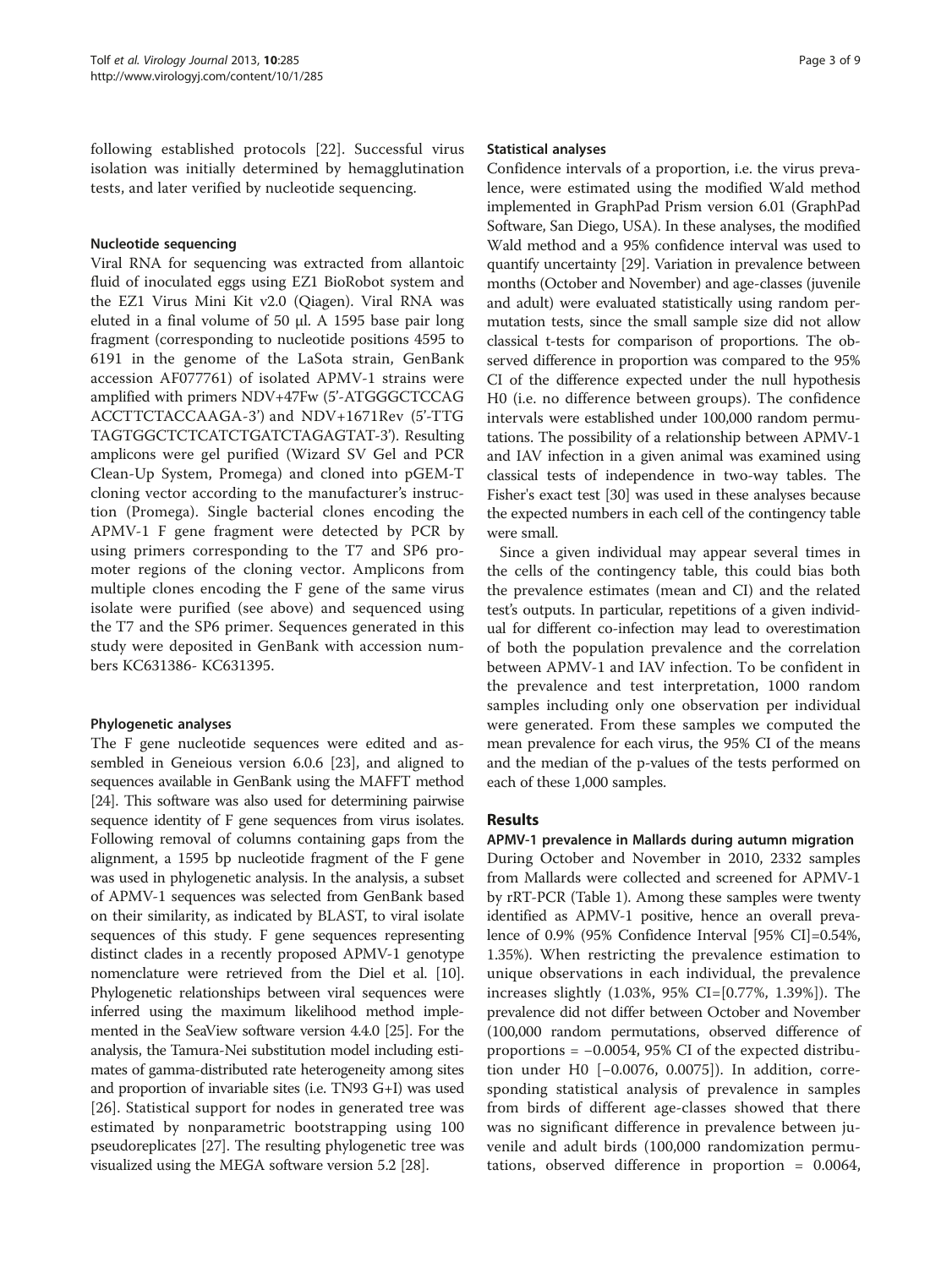<span id="page-3-0"></span>Table 1 APMV-1 prevalence in migrating Mallards in the western Baltic Sea region in 2010

| Sampling           |      | APMV-1 prevalence |                  |  |
|--------------------|------|-------------------|------------------|--|
| (time & age group) | n    | $\%$              | 95% CI           |  |
| October            | 1297 | 0.62              | $0.29 - 1.24$    |  |
| luvenile           | 820  | 0.85              | $0.38 - 1.79$    |  |
| Adult              | 341  | 0.29              | $< 0.01 - 1.81$  |  |
| Age undetermined   | 136  | 0.00              | $0.00 - 3.30$    |  |
| November           | 1035 | 1.16              | $0.64 - 2.04$    |  |
| luvenile           | 887  | 1.24              | $0.67 - 2.24$    |  |
| Adult              | 92   | 0.00              | $0.00 - 4.81$    |  |
| Age undetermined   | 56   | 1.78              | $< 0.01 - 10.34$ |  |

95% CI of the expected distribution under H0 [0.0058, 0.0088]).

The sampling system utilized in this study, which included trapping, sampling and subsequent release of birds, enabled multiple sampling of individual birds during their migratory stopover period. Among sampled birds, four individuals tested positive for APMV-1 on more than one occasion (Table 2). From two of these individuals (ring number 90A87768 and 90A87615), three APMV-1 positive samples were collected from each bird during a 4-day period, spanning late October and early November. However, of these positive samples only one isolate was obtained from each bird. From two other ducks (ring number 90A87537 and 90A87823) APMV-1 positive samples were collected two and four days apart, respectively. From the former bird only one isolate was obtained, while two isolates were generated from samples of the juvenile male 90A87823, hence enabling a genetic comparison of virus from October 31 to that from November 3

Table 2 Repeated APMV-1 detection in individual Mallards

(Table 2, see further under the phylogenetic analysis paragraph).

## Characterization of APMV-1 isolates

Out of twenty rRT-PCR positive samples, ten were successfully inoculated in eggs (Table [3](#page-4-0)). Among these isolates nine were taken from juvenile birds, while the tenth sample was taken from a bird whose age was not determined. Near complete F gene sequences and BLAST analyses revealed that all isolates belong to the class II clade of APMV-1. Pairwise comparison of nucleotide sequence identity of these sequences showed that 124110, 124127 and 124461 had an identity ranging from 99.7 to 99.9%, whereas the identity to remaining sequences (124987, 124911, 124329, 124418, 124282, 124345 and 124265) ranged between 98.0 and 98.5%. Correspondingly, within this larger group of sequences the similarity ranged between 98.8 to 100%. Further sequence comparisons including analyses of the F0 protein cleavage site, according to deduced amino acid sequences, suggested that none of the APMV-1 isolates were of the velogenic pathotype (i.e., with F0 cleavage site including multiple basic amino acids and a phenylalanine at position 117). Among the Swedish isolates, the  $^{112}$ GKQGR\*L<sup>117</sup> motif were found in 7 out of 10 strains, whereas the  $^{112}$ EKQGR\*L $^{117}$  sequence was found in remaining isolates (Table [3\)](#page-4-0).

## Phylogenetic analysis

Analysis of the phylogenetic relationships between the F gene sequences reported in this study, with those available in public databases, including Class I and Class II viruses, showed that the sequences from the Swedish isolates clustered with genotype Ib sequences within the class II clade (Figure [1\)](#page-5-0). Corresponding to the distinction between sequences based on pairwise comparisons,

|             |          |        |           |             | <b>NDV-PCR<sup>*</sup></b> |
|-------------|----------|--------|-----------|-------------|----------------------------|
| Ring number | Age      | Sex    | Sample ID | Sample date | $(Ct-value)^{\dagger}$     |
| 90A87768    | Juvenile | Female | 122419    | 2010-10-30  | 35.0                       |
|             |          |        | 124187    | 2010-10-31  | 38.5                       |
|             |          |        | 124282    | 2010-11-01  | 26.6                       |
| 90A87615    | Juvenile | Female | 124228    | 2010-11-01  | 38.2                       |
|             |          |        | 124344    | 2010-11-02  | 36.0                       |
|             |          |        | 124418    | 2010-11-03  | 37.2                       |
| 90A87823    | Juvenile | Male   | 124127    | 2010-10-31  | 35.0                       |
|             |          |        | 124461    | 2010-11-03  | 35.6                       |
| 90A87537    | Juvenile | Female | 124911    | 2010-11-08  | 39.0                       |
|             |          |        | 125006    | 2010-11-10  | 37.0                       |

\*NDV is used instead of APMV-1 in the name of the method to comply with the terminology used in the reference where this method was first reported [\[21](#page-8-0)].<br><sup>†The cyclo threshold value from the rPT PCP creasure</sup> <sup>†</sup>The cycle threshold value from the rRT-PCR screening.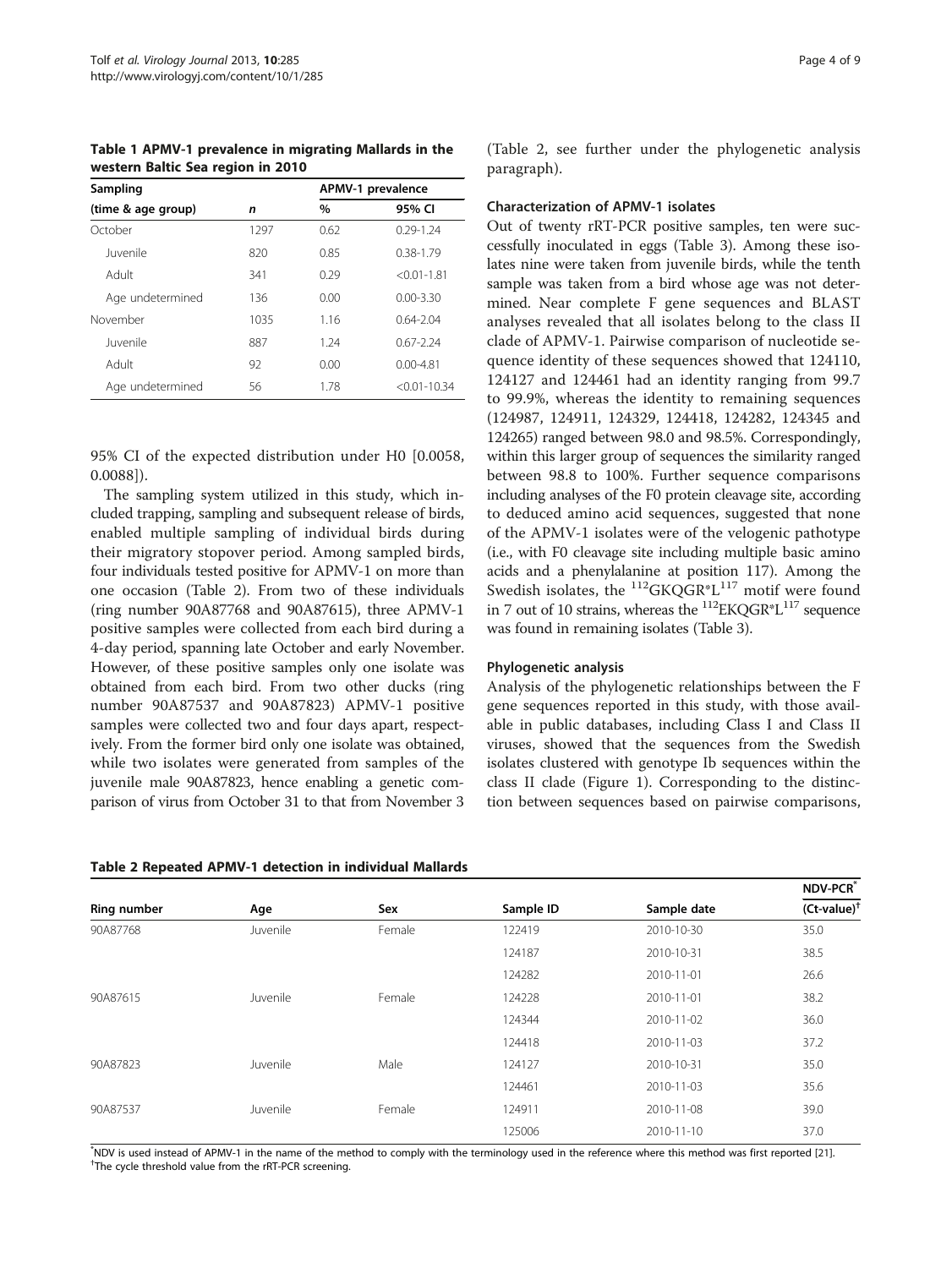<span id="page-4-0"></span>Table 3 APMV-1 isolates obtained in this study

| Host           |              | APMV-1 isolate |                                   |              |          |                             |                          |  |
|----------------|--------------|----------------|-----------------------------------|--------------|----------|-----------------------------|--------------------------|--|
| <b>Species</b> | Age          | Sample ID      | Isolate name                      | <b>Class</b> | Genotype | <b>Fusion cleavage site</b> | <b>GenBank accession</b> |  |
| Mallard        | Juvenile     | 124110         | APMV-1/mallard/Sweden/124110/2010 | Ш            | Ib       | EKOGR*L                     | KC631386                 |  |
| Mallard        | Juvenile     | 124127         | APMV-1/mallard/Sweden/124127/2010 | Ш            | Ib       | EKOGR*L                     | KC631387                 |  |
| Mallard        | Undetermined | 124265         | APMV-1/mallard/Sweden/124265/2010 | Ш.           | Ib       | GKOGR*L                     | KC631388                 |  |
| Mallard        | Juvenile     | 124282         | APMV-1/mallard/Sweden/124282/2010 | Ш            | Ib       | GKQGR*L                     | KC631389                 |  |
| Mallard        | Juvenile     | 124329         | APMV-1/mallard/Sweden/124329/2010 | Ш            | Ib       | GKOGR*L                     | KC631390                 |  |
| Mallard        | Juvenile     | 124345         | APMV-1/mallard/Sweden/124345/2010 | Ш.           | Ib       | GKOGR*L                     | KC631391                 |  |
| Mallard        | Juvenile     | 124418         | APMV-1/mallard/Sweden/124418/2010 | Ш            | Ib       | GKOGR*L                     | KC631392                 |  |
| Mallard        | Juvenile     | 124461         | APMV-1/mallard/Sweden/124461/2010 | Ш            | Ib       | EKOGR*L                     | KC631393                 |  |
| Mallard        | Juvenile     | 124911         | APMV-1/mallard/Sweden/124911/2010 | Ш            | Ib       | GKOGR*L                     | KC631394                 |  |
| Mallard        | Juvenile     | 124987         | APMV-1/mallard/Sweden/124987/2010 | Ш            | Ib       | GKOGR*L                     | KC631395                 |  |

within genotype Ib the Swedish isolates are divided into two clades with the majority of sequences forming a distinct genetic group, whereas the remaining three strains cluster with sequences from Mallard sampled in Luxemburg in 2008 and duck sampled in China in 2004.

## Mallards co-infected with APMV-1 and IAV

Eleven of twenty samples positive for APMV-1 were also positive for IAV (Table [4](#page-6-0)). Nine of the co-infected birds were juveniles. Overall, the total prevalence of IAV in Mallards, regardless of age-classes, as determined by the rRT-PCR, was approximately 34% in October and 13% in November, respectively (Figure [2\)](#page-6-0). Among the 2332 observations, 1734 samples were negative for both APMV-1 and IAV, while 9 and 578 samples were positive for APMV-1 and IAV, respectively. Accounting for repeated sampling of the same individual, these observations corresponds to a prevalence of 1.03% (95% CI=[0.77%, 1.39%] for APMV-1 and 23.5%, (95% CI=[22.0%, 25.1%]) for IAV. Further, 11 of these infected birds were coinfected with APMV-1 and IAV. Using the whole dataset, i.e. by including all observations in a given animal, we found a significant relationship between the APMV-1- and the IAV-infection status (Fisher exact test, p=7.10e-03). The absolute frequency of co-infections (n=11) was higher than the expected absolute frequency under the null hypothesis of independence between infections with these viruses (n=5.05). However, this result should be interpreted with caution as we found the median p-value of the tests performed over the 1000 samples, based on unique observation per individual, to be barely significant (p=0.054).

## **Discussion**

Previous surveillance studies indicate that waterfowl are an important reservoir of lentogenic class I and class II APMV-1 strains world-wide. All Scandinavian countries aside from Denmark employ a NDV non-vaccination policy, and rely instead on high biosecurity with poultry separated from wild birds, in addition to veterinary inspections and rapid diagnostics techniques for virus detection. Ongoing outbreaks are stamped out by euthanizing infected flocks, followed by disinfection of animal facilities. Despite the ban on vaccination, there have been few outbreaks in Scandinavia compared to other parts of the world, including Asia and Africa, where NDV are endemic in poultry. Two relatively recent NDV outbreaks in Sweden, one in 1995 and another one in 1997, were caused by velogenic class II strains of genotype VIc and genotype XIII, respectively ([\[31,32](#page-8-0)], see also in Figure [1\)](#page-5-0). These particular genotypes have been circulating world-wide for decades, causing numerous outbreaks. Sweden is located in the north-western Baltic Sea region, and has a long coast-line along the Western European waterfowl flyway. It has previously been shown that Mallards from the eastern Baltic region migrate along the Swedish coast to their wintering grounds in Western Europe [\[33](#page-8-0)].

During the sampling period from October to November 2010, just over 2300 samples were collected and screened for presence of APMV-1. In total, less than one percent of the samples were APMV-1 positive, hence, a prevalence considerably lower than the total prevalence of 11.8% observed in waterfowl in Finland in 2010 [[34](#page-8-0)]. In the same study it was shown that 4.8% of Mallards were infected. Possibly, observed differences in prevalence may in part be due to the fact that different rRT-PCR methods were used in our study [[21\]](#page-8-0) and the study by Lindh et al. [[35\]](#page-8-0). It is also interesting to note, based on the results reported in the Finnish study, that the prevalence in Eurasian teal Anas crecca was higher than in Mallards [[34\]](#page-8-0). It is not known whether this is due to differences in host susceptibility to the virus, or if it has more to do with differences in behaviour, including migration and breeding.

Comparisons of APMV-1 prevalence in Mallards of different age classes indicated that there is no significant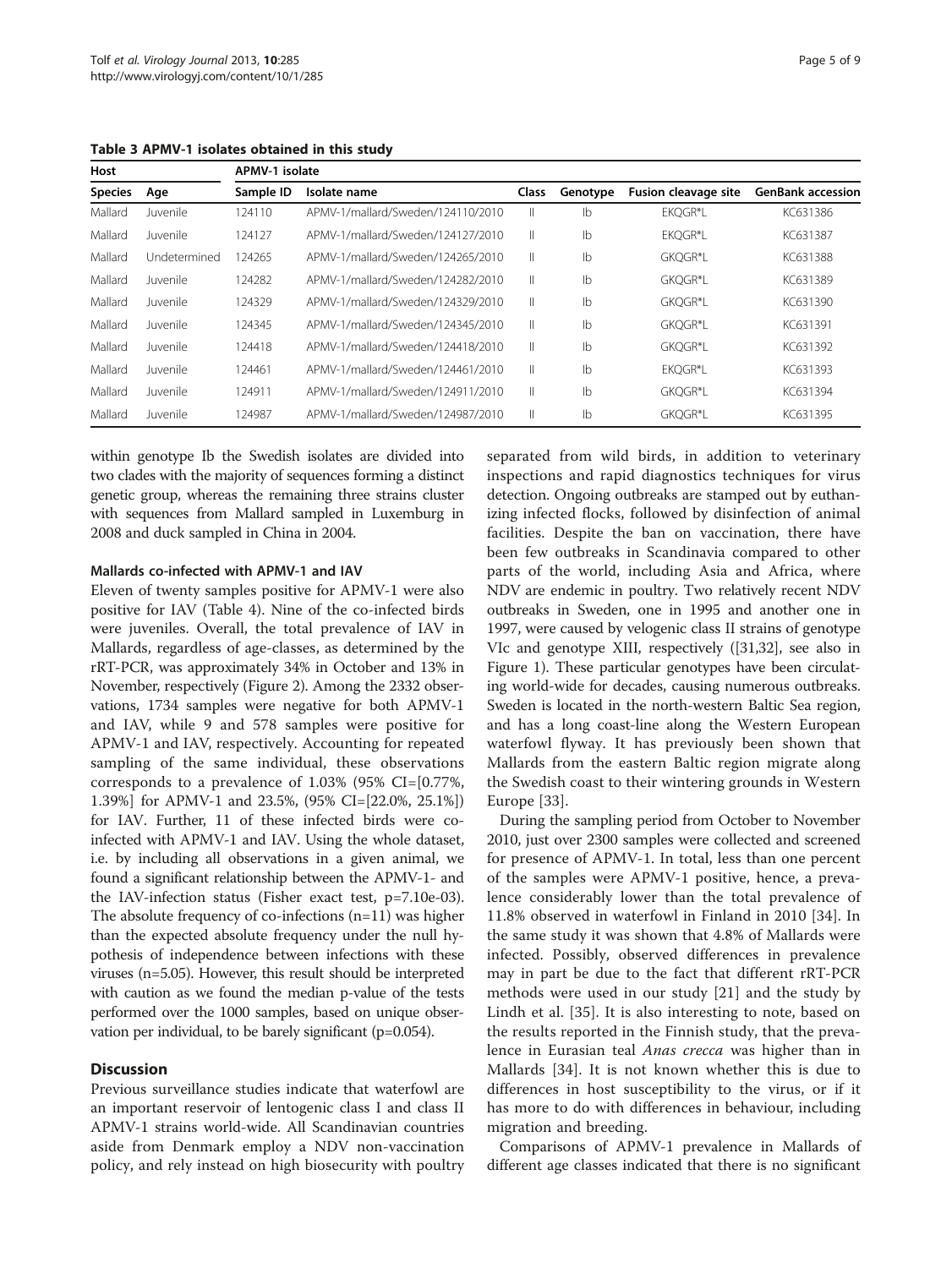difference in the probability of being infected. This observation does not agree with results obtained in a recent Australian study examining the relation between age and infection frequency [\[36\]](#page-8-0). In the Australian study, based on multivariate analysis of NDV infections in Plumed whistling ducks (Dendrocygna eytoni), for which the overall virus prevalence was 4.2%, the odds of being infected were approximately three times higher in juveniles compared to adult birds. It is possible that the

limited dataset in our study, especially the number of APMV-1 infected adult birds, affects the outcome of the statistical analysis.

One advantage with the sampling system used at Ottenby, with daily sampling and subsequent release of sampled birds, is that it makes it possible to recapture individual birds and sample them several times during their stopover at the site. Among sampled birds in this study, four individuals that were positive on the first

<span id="page-5-0"></span>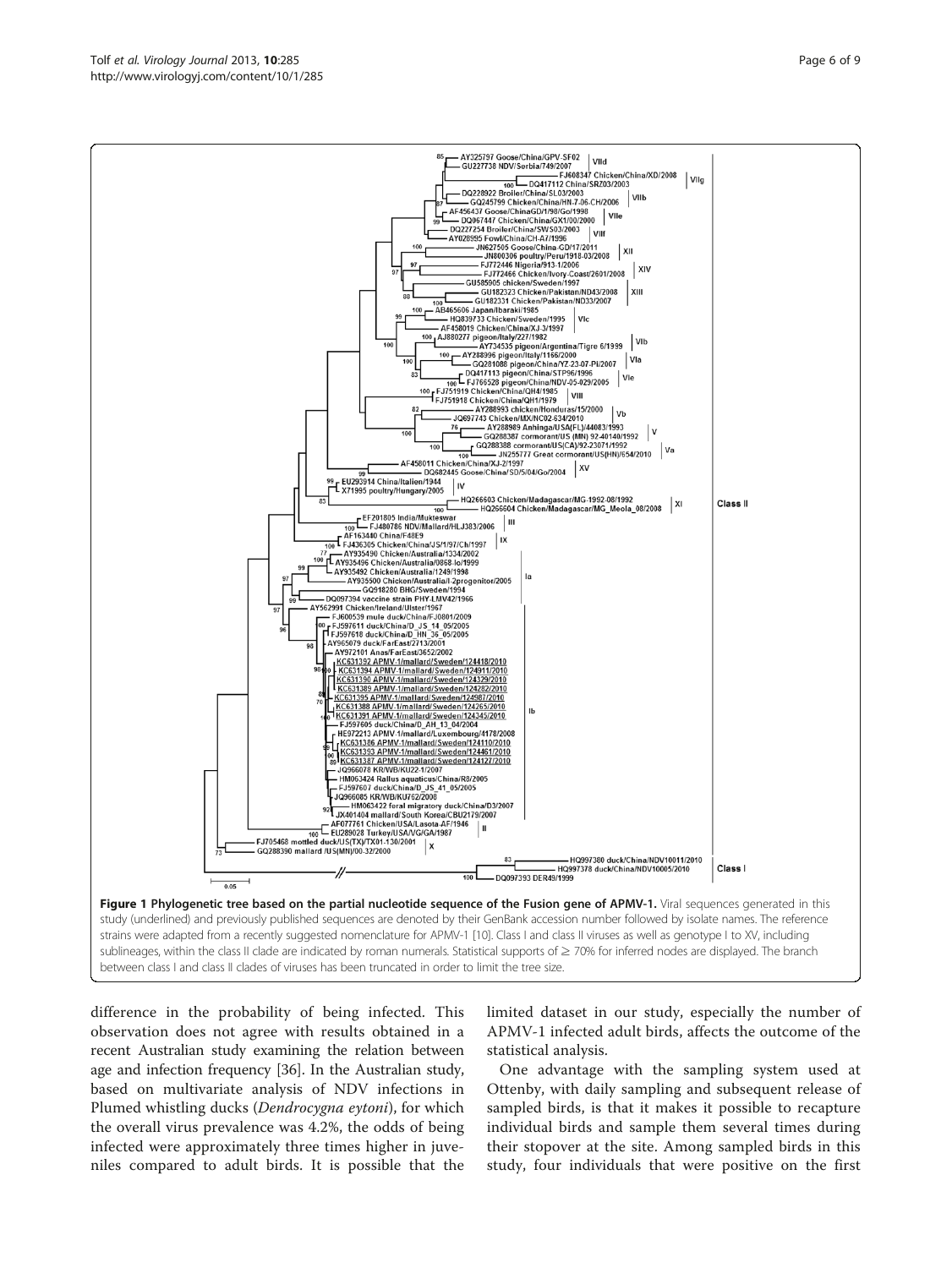<span id="page-6-0"></span>Table 4 Mallards co-infected with APMV-1 and IAV

| Sample-ID | Age      | Sample date | Sex    | NDV-PCR <sup>*</sup> (Ct-value) | IAV-PCR (Ct-value) |
|-----------|----------|-------------|--------|---------------------------------|--------------------|
| 120930    | Juvenile | 2010-10-13  | Male   | 31.8                            | 24.2               |
| 120932    | Adult    | 2010-10-13  | Male   | 40.0                            | 29.2               |
| 122310    | Juvenile | 2010-10-29  | Male   | 29.8                            | 35.0               |
| 122419    | Juvenile | 2010-10-30  | Female | 35.0                            | 29.7               |
| 124110    | Juvenile | 2010-10-31  | Female | 37.3                            | 25.2               |
| 124187    | Juvenile | 2010-10-31  | Female | 38.5                            | 32.6               |
| 124228    | Juvenile | 2010-11-01  | Female | 38.2                            | 37.1               |
| 124329    | Juvenile | 2010-11-01  | Female | 31.4                            | 37.6               |
| 124418    | Juvenile | 2010-11-03  | Female | 37.2                            | 38.0               |
| 124883    | Juvenile | 2010-11-08  | Male   | 40.0                            | 36.2               |
| 124987    | Juvenile | 2010-11-10  | Male   | 29.0                            | 38.0               |

\* The PCR method is termed NDV to comply with the name used in the reference where this method was first established [\[21](#page-8-0)].

sampling occasion were later resampled within a two to four day period. Thus, in more extensive studies in the future, resampling systems may contribute to give a better understanding of the progression of infections in wild birds. Sequence analyses of the F gene sequence of isolates obtained from one of the ducks in this study seem to indicate that the same viral strain was shed during a four day period. To our knowledge this is the first observation of an APMV-1 infection in wild birds followed for several days.



Virus isolates were generated from ten out of twenty APMV-1 positive samples. As indicated by the deduced amino acid sequence of the F0 cleavage site, none of the APMV-1 isolates seem to be of the velogenic type. Corresponding results from screenings of wild birds have been reported previously, both in North America, Japan and Europe [\[16,37,38\]](#page-8-0). However, for an absolute confirmation of virus pathotype, tests in chicken embryos or chickens such as MDT (mean death time) and IVPI (intravenous pathogenicity index), respectively, needs to be performed [[39](#page-8-0)].

The phylogenetic analysis of APMV-1 isolates showed that F gene sequences clustered with those of class II viruses. This is consistent with previous reports of a predominance of class II viruses in wild birds [\[8](#page-7-0)[,16,34,36](#page-8-0)]. According to a recently suggested nomenclature of virus genotypes, class II viruses are divided into fifteen distinct clades [\[10](#page-8-0)]. Using this classification, the F0 sequences obtained in this study belong to genotype Ib, and cluster, within this clade, most closely with viral strains from wild waterfowl sampled in Luxembourg from 2006 to 2008 [[40](#page-8-0)], and to viral sequences from birds sampled at live bird markets in China [[41](#page-8-0)]. It is not presently known whether this vast geographic distribution of genetically related sequences is primarily a product of bird migration, or if lentogenic APMV-1 of particular genotypes are constantly circulating at different locations world-wide. However, the integration of several different migration routes of, for example Eurasian teal [\[42\]](#page-8-0) carrying class II viruses of genotype I [[34](#page-8-0)], including the north-west European flyway and the Mediterranean flyway, might, at least partly, contribute to the wide-spread distribution of certain virus genotypes.

It is worth pointing out that the detection of predominantly genotype Ib viruses is different from observations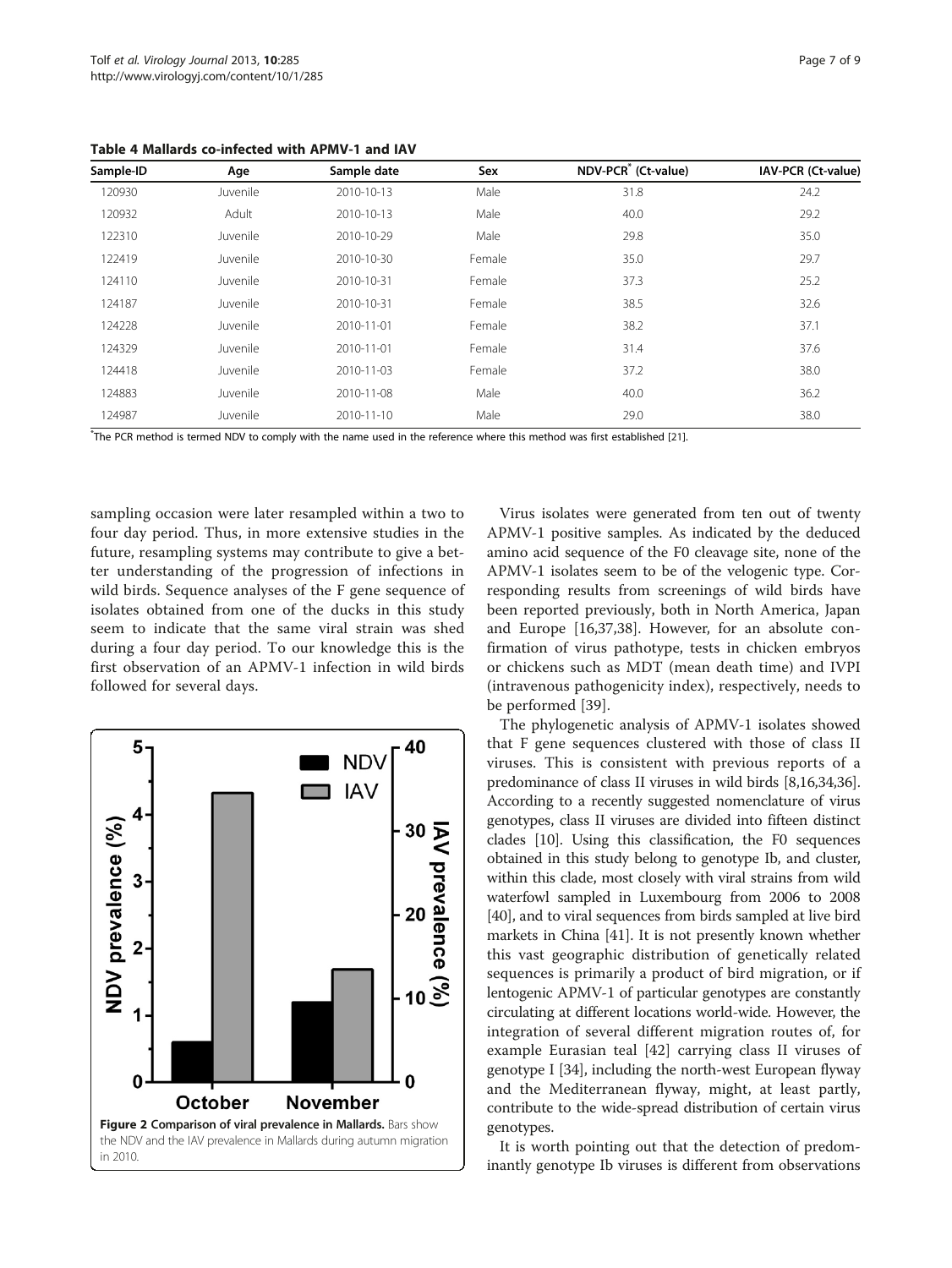<span id="page-7-0"></span>in recent North American studies detecting predominantly genotype II viruses in wild birds [8[,16\]](#page-8-0). Possibly, differences dominating genotypes circulating in Northern Europe and North America is related to the geographical distance and the obstacle imposed by the Atlantic Sea, hence a phenomenon partly related to the well-established distinction between North American and Eurasian IAV sequences [[43](#page-8-0)]. Among viral strains previously reported from Sweden, the sequences of this study is most closely related to a strain from a Black-Headed Gull (Larus ridibundus), found in the Ia clade, sampled at the Ottenby Bird Observatory in 1994 [[44](#page-8-0)].

Superinfections and co-infections of the host with two or more pathogens may complicate studies of a certain pathogen's effect on its host, but can also offer a valuable opportunity to explore particular properties unique to one of the pathogens during co-infection, and to evaluate the contribution of such factors to observed prevalence and virulence. Co-infections involving APMV-1 and IAV have been observed previously in North America and Europe [[16,34](#page-8-0)]. In this study, more than half of the APMV-1 infected Mallard were simultaneously infected with IAV and statistical analyses suggest, although barely significant in this limited dataset, that the frequency of co-infection might be higher than expected. This is in contrast to previous observations with virus cross-species inhibition between NDV and IAV during co- and superinfection in experiments using embryonated chicken eggs [[15,45](#page-8-0)]. Although these studies fail to provide a conclusive picture, the order and time of infection as well as the virulence of included virus strains seem to be significant for the outcome of experimental co-infections. A number of mechanisms have been put forward as possible explanations to observed virus induced viral cross-species inhibition, including attachment interference, differences in replication speed and intracellular interference in the form of virus-induced interferon production [[46\]](#page-8-0). However, in wild birds infected with low pathogenic viruses, the cross-species relationship between viruses in a particular host might be different.

Another noticeable observation is the significant difference in APMV-1 and IAV prevalence in sampled ducks. APMV-1 and IAV have both negative-sense singlestranded RNA genomes with hemagglutinin and neuraminidase virion surface structures that attach to sialic acid moieties of host cell surface molecules. Also, for both viruses, waterfowl is a central reservoir for maintaining a constitutive circulation of virus. However, an important distinction between APMV-1 and IAV is their genome organization: The APMV-1 genome is consists of one continuous, linear RNA molecule, whereas IAV has a segmented genome consisting of eight linear RNA molecules. Possibly, the advantages with a segmented genome, including the capacity for genome reassortment, is a contributing factor to the higher IAV prevalence compared to that of APMV-1 in Mallards.

## **Conclusions**

In conclusion, approximately one percent of the Mallard population sampled during autumn migration at Öland, Sweden, was infected with class II APMV-1s. All virus isolates were of the lentogenic type and phylogenetically closely related to genotype I viruses from central and northern Europe, but clustered also with viruses isolated at live bird markets in the south eastern parts of China. Additional studies examining the circulation of APMV-1s in different wild avian species are essential in order to understand viral evolution and epidemiology.

#### Competing interests

The authors declare that they have no competing interests.

#### Authors' contributions

CT and AKH designed the experiments and carried out the rRT-PCR screening. CT carried out sequence analysis and phylogenetic analysis. CT and MW drafted the manuscript. AA contributed with statistical analysis of prevalence data. SZ was involved in experimental design, and in revision of the manuscript. JW was involved in planning the study and in revision of the manuscript. All authors have read and approved the final manuscript.

#### Acknowledgments

We want to thank S. Larsson and A. Jawad for technical assistance in the laboratory. Funding for this study came from the Swedish Research Council (VR, 2011–48). This is contribution no. 277 from Ottenby Bird Observatory.

#### Author details

<sup>1</sup> Centre for Ecology and Evolution in Microbial model Systems (EEMiS), Linnæus University, Kalmar SE-391 82, Sweden. <sup>2</sup>Department of Virology, Immunology and Parasitology, National Veterinary Institute (SVA), Ulls väg 2B, Uppsala 751 89, Sweden.

#### Received: 24 June 2013 Accepted: 13 August 2013 Published: 12 September 2013

#### References

- 1. Alexander DJ: Newcastle disease in the European Union 2000 to 2009. Avian Pathol 2011, 40:547–558.
- 2. Flint SJ, Enquist LW, Racaniello VR, Skalka AM: Attachment and Entry. In Principles of Virology. Volume 1. 3rd edition. Edited by Flint SJ, Enquist LW, Racaniello VR, Skalka AM. Washington, DC: ASM press; 2009:128–165.
- 3. Glickman RL, Syddall RJ, Iorio RM, Sheehan JP, Bratt MA: Quantitative basic residue requirements in the cleavage-activation site of the fusion glycoprotein as a determinant of virulence for Newcastle disease virus. J Virol 1988, 62:354–356.
- 4. Dortmans JC, Koch G, Rottier PJ, Peeters BP: Virulence of newcastle disease virus: what is known so far? Vet Res 2011, 42:122.
- 5. Ogasawara T, Gotoh B, Suzuki H, Asaka J, Shimokata K, Rott R, Nagai Y: Expression of factor X and its significance for the determination of paramyxovirus tropism in the chick embryo. EMBO J 1992, 11:467-472.
- 6. Panda A, Huang Z, Elankumaran S, Rockemann DD, Samal SK: Role of fusion protein cleavage site in the virulence of Newcastle disease virus. Microb Pathog 2004, 36:1–10.
- de Leeuw OS, Hartog L, Koch G, Peeters BP: Effect of fusion protein cleavage site mutations on virulence of Newcastle disease virus: nonvirulent cleavage site mutants revert to virulence after one passage in chicken brain. J Gen Virol 2003, 84:475–484.
- 8. Kim LM, King DJ, Curry PE, Suarez DL, Swayne DE, Stallknecht DE, Slemons RD, Pedersen JC, Senne DA, Winker K, Afonso CL: Phylogenetic diversity among low-virulence newcastle disease viruses from waterfowl and shorebirds and comparison of genotype distributions to those of poultry-origin isolates. J Virol 2007, 81:12641–12653.